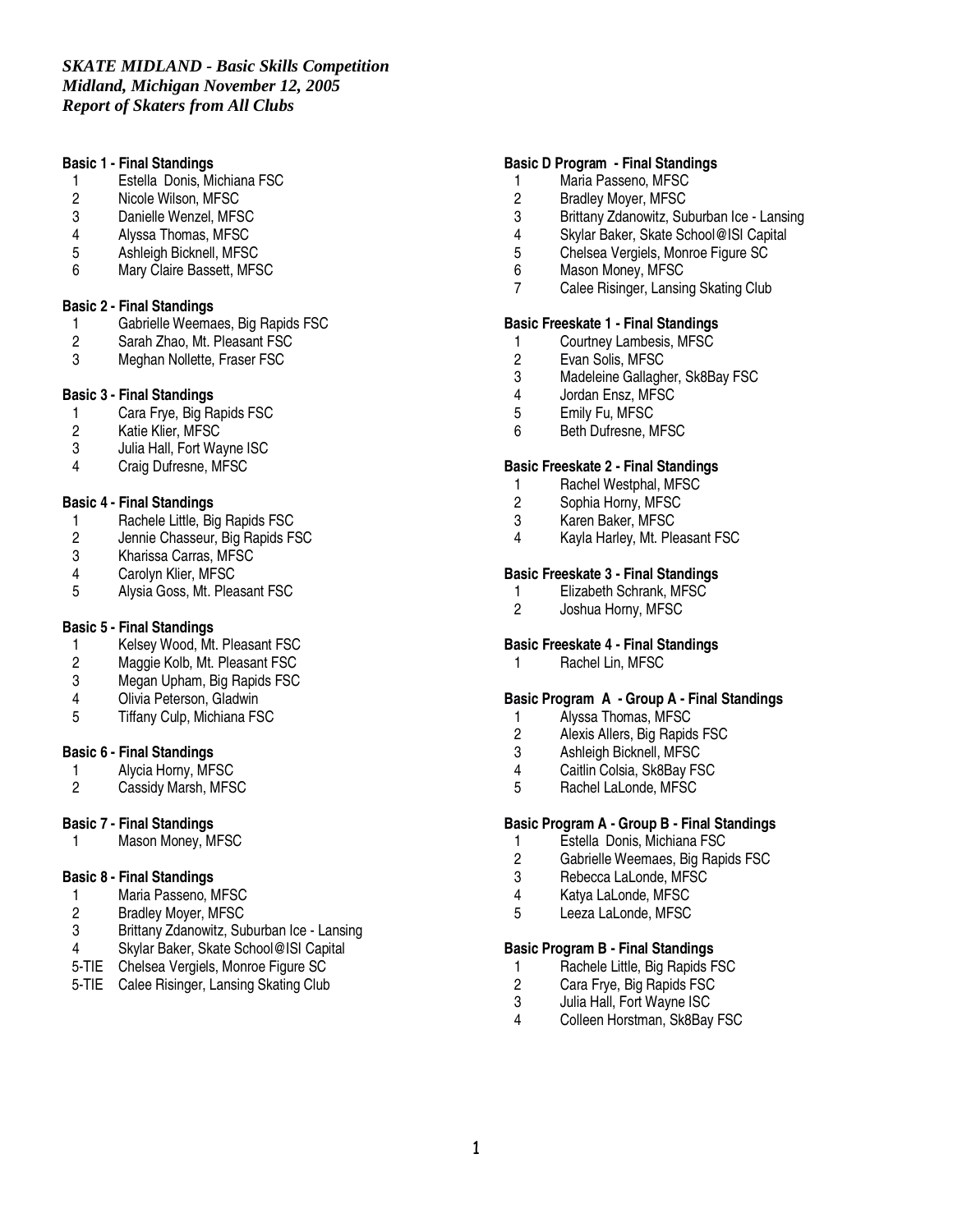# **Basic Program C - Group A - Final Standings**

- 1 Alycia Horny, MFSC<br>2 Cassidy Marsh, MFS
- 2 Cassidy Marsh, MFSC<br>3 Anna Shapland, Sk8Ba
- Anna Shapland, Sk8Bay FSC
- 4 Tiffany Culp, Michiana FSC<br>5 Sydney Gross. MFSC
- Sydney Gross, MFSC

## **Basic Program C - Group B - Final Standings**

- 1 Anne McDonough, Sk8Bay FSC<br>2 Kelsey Wood, Mt. Pleasant FSC
- 2 Kelsey Wood, Mt. Pleasant FSC<br>3 Taylor Cnudde, Sk8Bay FSC
- 3 Taylor Cnudde, Sk8Bay FSC
- 4 Olivia Peterson, Gladwin<br>5 Megan Upham, Big Rapic
- 5 Megan Upham, Big Rapids FSC

## **Beginner Artistic Showcase - Final Standings**

- 1 Allison Chamberlain, MFSC<br>2 Emily Dickinson, Monroe Fig
- 2 Emily Dickinson, Monroe Figure SC<br>3 Mika Warren, Michiana FSC
- Mika Warren, Michiana FSC
- 4 Madeleine Gallagher, Sk8Bay FSC<br>5 Beth Dufresne MFSC
- 5 Beth Dufresne, MFSC

# **Beginner Compulsory Moves Program - Final Standings**

- 1 Kimberly Scott, Greater Grand Rapids<br>2 Hannah Lentz, Lansing Skating Club
- 2 Hannah Lentz, Lansing Skating Club<br>3 Michelle Reif, MFSC
- 3 Michelle Reif, MFSC<br>4 Courtney Rouse, MF
- 4 Courtney Rouse, MFSC<br>5 Gillian Asiala. MFSC
- 5 Gillian Asiala, MFSC
- 6 Kazia Cooper, Greater Grand Rapids

## **Beginner Free Skating - Final Standings**

- 1 Allison Chamberlain, MFSC
- 2 Michelle Reif, MFSC<br>3 Courtney Rouse, MF
- Courtney Rouse, MFSC

## **Beginner Spins - Final Standings**

- 1 Allison Chamberlain, MFSC<br>2 Mika Warren. Michiana FSC
- 2 Mika Warren, Michiana FSC

## **Compulsory Program - Freeskate 1 - Final Standings**

- 
- 1 Evan Solis, MFSC<br>2 Courtney Lambesis 2 Courtney Lambesis, MFSC<br>3 Jordan Ensz. MFSC
- 
- 3 Jordan Ensz, MFSC<br>4 Madv L'Esperance. I 4 Mady L'Esperance, Big Rapids FSC
- Emily Fu, MFSC
- 6 Beth Dufresne, MFSC

# **Compulsory Program - Freeskate 2 - Final Standings**

- 1 Rachel Westphal, MFSC<br>2 Karen Baker, MFSC
- 2 Karen Baker, MFSC<br>3 Kavla Harlev, Mt. Ple
- Kayla Harley, Mt. Pleasant FSC

## **Compulsory Program - Freeskate 3 - Final Standings**

- 1 Elizabeth Schrank, MFSC<br>2 Joshua Hornv. MFSC
- Joshua Horny, MFSC

## **Compulsory Program - Freeskate 4 - Final Standings**

1 Rachel Lin, MFSC

#### **Limited Beginner Free Skating - Group A - Final Standings**

- 
- 1 Hannah Lentz, Lansing Skating Club<br>2 Kimberly Scott. Greater Grand Rapids
- 2 Kimberly Scott, Greater Grand Rapids<br>3 Abigail Mohrmann, Ann Arbor FSC
- 3 Abigail Mohrmann, Ann Arbor FSC 4 Kazia Cooper, Greater Grand Rapids<br>5 Mika Warren. Michiana FSC
- 5 Mika Warren, Michiana FSC

#### **Limited Beginner Free Skating - Group B - Final Standings**

- 1 Gillian Asiala, MFSC<br>2 Elizabeth Decker, Mor
- 2 Elizabeth Decker, Monroe Figure SC
- 3 Emily Dickinson, Monroe Figure SC
- 4 Meghan Weller, Sk8Bay FSC

#### **Pre Preliminary A Free Skating - Group A - Final Standings**

- 1 Jacklyn Hallett, MFSC<br>2 Mollie Boswell, MFSC
- 2 Mollie Boswell, MFSC<br>3 Madison Downer, Arct
- Madison Downer, Arctic FSC
- 4 Emma Jacob, MFSC<br>5 Laura Klier, MFSC
- 5 Laura Klier, MFSC<br>6 Megan Chandler, L
- 6 Megan Chandler, Lansing Skating Club<br>7 Michaela Bundy. Mt. Pleasant FSC
- Michaela Bundy, Mt. Pleasant FSC
- 8 Alyssa Riihimaa, Greater Grand Rapids

#### **Pre Preliminary A Free Skating - Group B - Final Standings**

- 
- 1 Catie Kramer, MFSC<br>2 Jennifer Wixson, Mt. I 2 Jennifer Wixson, Mt. Pleasant FSC<br>3 Kirsten Warner. MFSC
- 
- 3 Kirsten Warner, MFSC<br>4 Ashley Dickinson, Mon 4 Ashley Dickinson, Monroe Figure SC<br>5 Kathryn Kowalczyk, Mt. Pleasant FSC
- 5 Kathryn Kowalczyk, Mt. Pleasant FSC<br>6 Sara Kowalczyk. Mt. Pleasant FSC
- 6 Sara Kowalczyk, Mt. Pleasant FSC
- Maura Villhauer, Lansing Skating Club

#### **Pre Preliminary Artistic Showcase - Final Standings**

- 
- 1 Derek Jacob, MFSC<br>2 Michaela Bundy. Mt. 2 Michaela Bundy, Mt. Pleasant FSC<br>3 Kathryn Kowalczyk Mt Pleasant FS
- 3 Kathryn Kowalczyk, Mt. Pleasant FSC
- Sara Kowalczyk, Mt. Pleasant FSC

#### **Pre Preliminary B Free Skating - Final Standings**

- 1 Cristyn King, Arctic FSC<br>2 Graham Emberton, Arctic
- 2 Graham Emberton, Arctic FSC<br>3 Brooke Chamberlain, MFSC
- 3 Brooke Chamberlain, MFSC<br>4 Kalev Pittslev. Mt. Pleasant F
- 4 Kaley Pittsley, Mt. Pleasant FSC<br>5 Alyssa Wixson. Mt. Pleasant FSC
- 5 Alyssa Wixson, Mt. Pleasant FSC